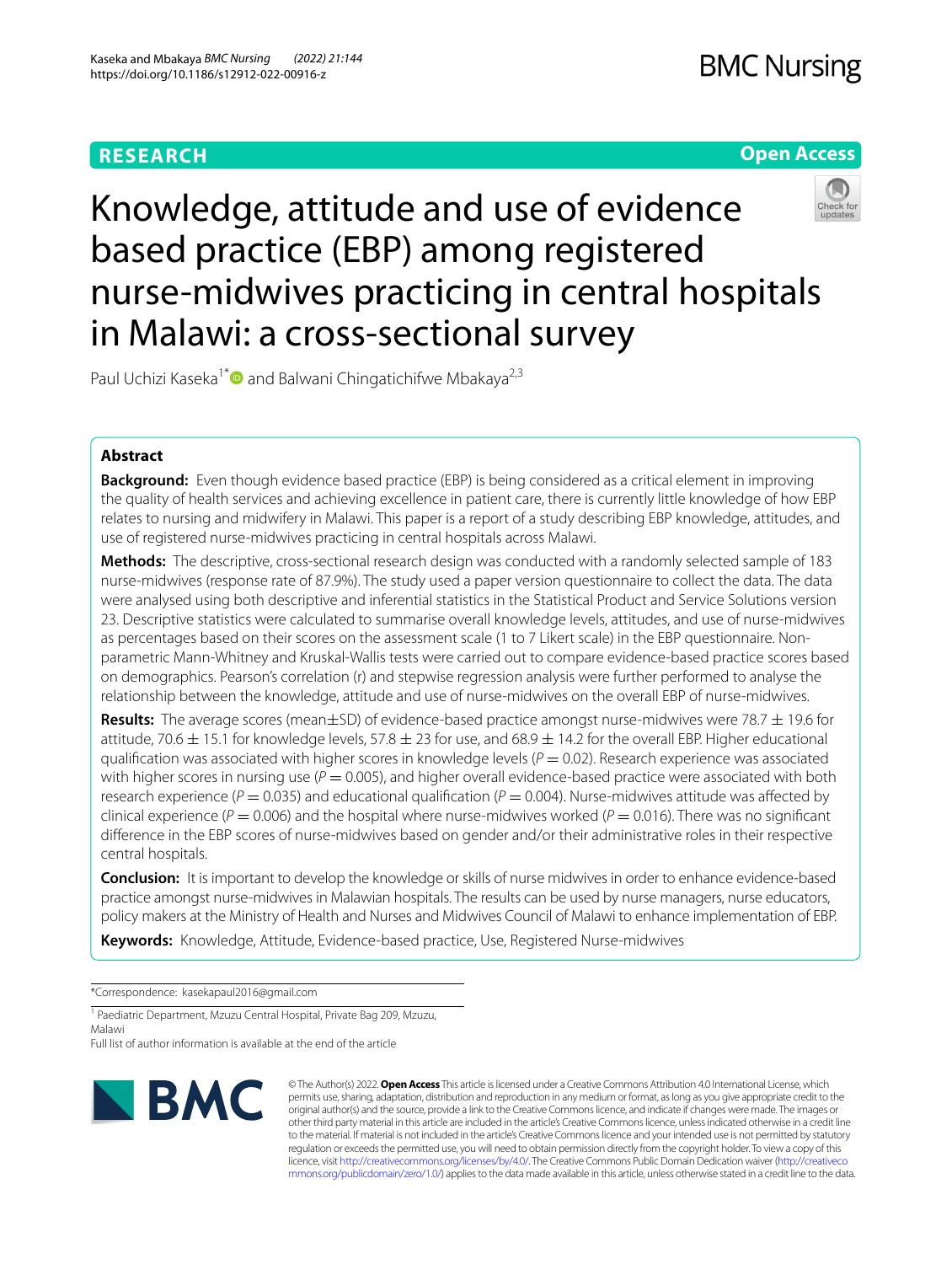## **Background**

Evidence-based practice (EBP) is now being recognised by healthcare policy makers, healthcare staf, researchers and regulatory agencies, as the gold standard for the provision of safe and compassionate healthcare [\[1](#page-11-0), [2](#page-11-1)]. EBP is being considered as a critical element in improving the quality of health services and achieving excellence in patient care [[3\]](#page-11-2). EBP has been described as a decision-making process for patient care through integration of knowledge provided by the best available evidence, with a practitioner's clinical experience and judgement, and combined with patient's own values and preferences [[4](#page-11-3)]. Registered nursemidwives have a key role to ensure that high-quality and consistent services are provided to their clients  $[5]$  $[5]$ . The international Council of Nurses (ICN) has demonstrated a commitment to nurses being active in developing a core of research-based professional knowledge that supports evidence-based practice (EBP) [\[6](#page-11-5)].

Previous studies have suggested that incorporating research fndings into clinical practice brings about a higher level of nursing care as well as improved patient outcome, increased patient satisfaction, reduced hospital stay, efficient use of resources, elimination of unnecessary practices and improved cost efficiency  $[7-9]$  $[7-9]$  $[7-9]$ . For example, in a study by Hansen and Severinsson [[9\]](#page-11-7), using EBP enabled nurses to remain up-to-date with healthcare trends and improved the care by promoting the use of the most appropriate and efective interventions which led to improved outcomes for the patients, nurses and hospitals. Moreover, nurses who are involved in EBP have been found to raise their status in multi-professional teams, and express a sense of professionalism and growth which contributes to their professional identity [\[10\]](#page-11-8).

While EBP is rapidly progressing in many developed countries like Ireland, Colombia, Chile, Spain, United States of America, and United Kingdom [\[11](#page-11-9)–[14\]](#page-11-10), several published studies in Africa just indicate that EBP in nursing and midwifery is at its infancy stage  $[15-18]$  $[15-18]$ , where requests for the provision of evidence does not come from the practice sites [[19\]](#page-11-13) as most of the evidence is in form of secondary evidence that comes as clinical guidelines. In some African countries the EBP utilisation is below 20%. For example, in Ethiopia only 15.7% of nurses use research evidence in clinical practice, while in Kenya only 8% utilise research evidence when providing nursing and midwifery care [\[15](#page-11-11), [18\]](#page-11-12).

The need for evidence in healthcare decision has signifcantly increased in low and middle income countries due to high burden of diseases and illnesses. According to Oxman, Lavis, Lewin and Fretheim [\[20](#page-11-14)], countries in the sub-Saharan region of Africa can multiply on their eforts to improve the health outcomes in their countries if their measures in the prevention of death and disability considers the local context, and that the choice of these interventions and policies are based on strong scientific evidence. This agrees with the recommendations by the World Health Organisation (WHO) that health and social services in general and nursing practice in particular should be based on the best research evidence [\[21](#page-11-15)]. According to Vorthems, Spoden and Wilcken [\[22](#page-11-16)], implementing an evidence-based oncology outpatient staffing system based on patients' acuity improved staff efficiency, reduced workload, and improved patient and staff satisfaction within a 6 month period. Similarly, Muhumuza, Gomersall, Fredrick et al. [\[23\]](#page-11-17) through their improved health care worker hand hygiene project in Uganda, observed that evidence based practice can be used as a tool to improve health practice in a low-resource setting.

In the recent systematic review by Lizarondo, Lockwood and McArthur [\[24\]](#page-11-18) it was observed that even though EBP demonstrated to positively impact patient outcomes, however, nurses and midwives in Africa had difficulty in incorporating it into their practice. This collaborates with other studies that have also proved that nursing is still not based on best available evidence  $[1, 16, 25-29]$  $[1, 16, 25-29]$  $[1, 16, 25-29]$  $[1, 16, 25-29]$  $[1, 16, 25-29]$  $[1, 16, 25-29]$  $[1, 16, 25-29]$ . The consistently reported barriers include lack of knowledge and skills to evaluate research findings, insufficient time, the right to change practice, lack of administrative support, organisational cultures rewarding routine task-based practice, poor attitude towards EBP, lack of value for research in practice, difficulties to comprehend the databases, difficulties in searching research materials, and lack of knowledge to access and navigate through nursing databases, poor understanding of statistics and critical appraisal, lack of knowledge among nurses without a university education, and heavy workload [\[28](#page-11-22), [30](#page-11-23), [31](#page-11-24)].

Van Achterberg, Schoonhoven and Grol [[32](#page-12-0)] point out that nurses are not a homogenous target group, but are professionals with varying educational levels, specialisations, work settings, and patient populations which they serve. These differences are potentially relevant to determine knowledge, attitudes and practices. According to Ammouri, Raddaha, Dsouza, et al. [[30](#page-11-23)] approaches to encourage the adoption of EBP among nurse-midwives should be based on evidence which addresses the current barriers to the adoption of EBP in the clinical setting. This is what motivated the researchers to explore knowledge, attitude, and use of EBP among registered nurse-midwives (RNMs) practising in central hospitals in Malawi. The study was conducted to add knowledge to the nursing and midwifery professions by establishing an empirical foundation for the current knowledge, attitudes, and practices of RNMs on EBP. This helped in facilitating appropriate strategies needed to help RNMs across the healthcare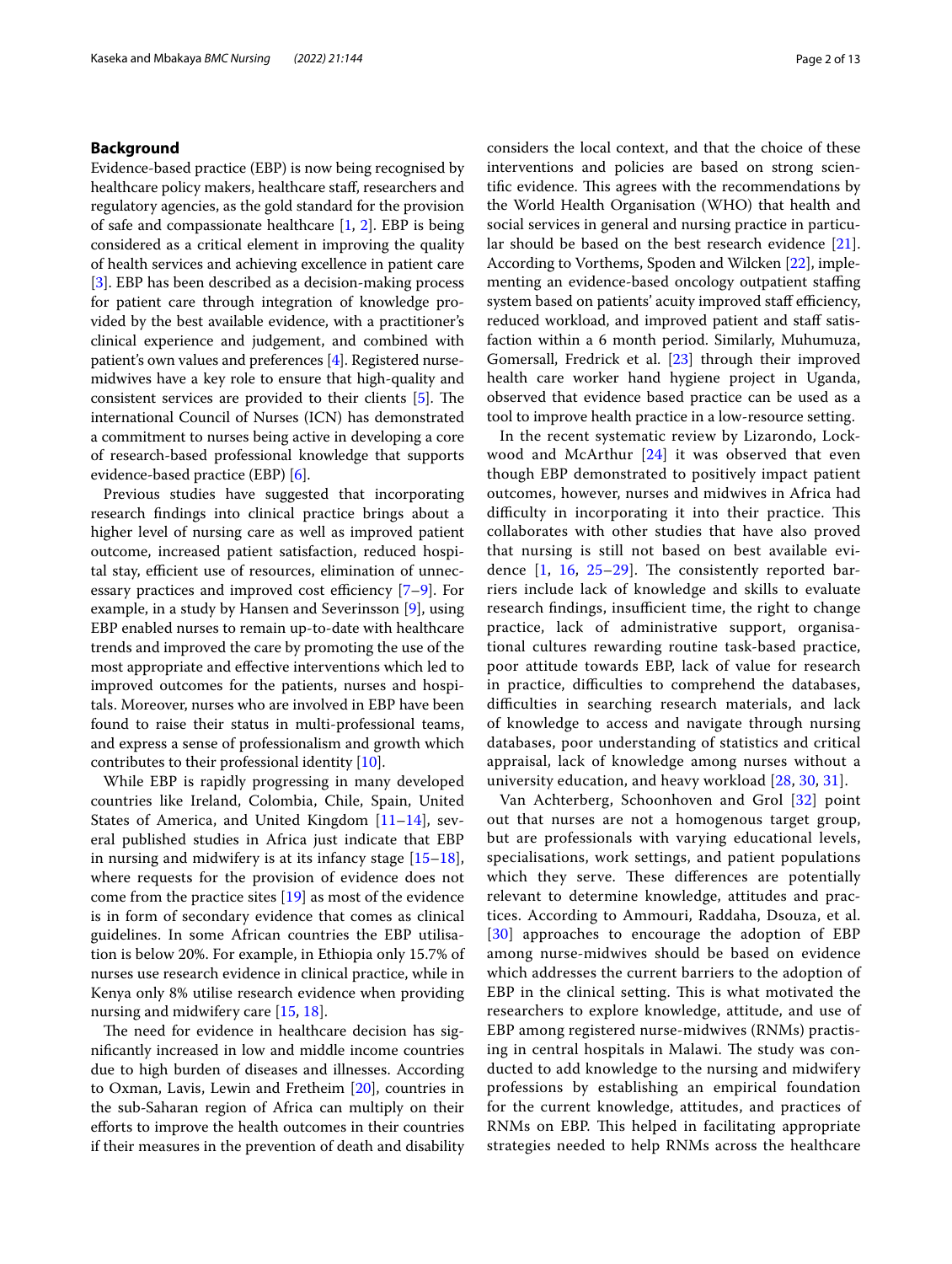delivery system to utilise evidence in their practices. It is expected that fndings from this study will help come up with recommendations for appropriate education and clinical programs to ensure successful implementation of EBP in Malawian hospitals. This will result in improved and cost efective patient care in Malawi which is a low income country.

#### **Purpose and AIMS**

This study was conducted to assess how EBP was perceived and used by the RNMs practising in central hospitals across Malawi. Specifcally, this study aimed to address the following research objectives:

- 1) to determine the EBP knowledge or skills, attitudes and practices of RNM practicing in central hospitals in Malawi.
- 2) to explore if there were any diferences between knowledge or skills, attitudes, and practice among clinical RNMs based on their education level.
- 3) to determine if there were any diferences between knowledge or skills, attitudes, and practice among clinical RNMs based on their gender.
- 4) to determine if there were any diferences between length of work experience and RNMs knowledge or skill, attitudes, and practice of EBP.

## The study research questions were

1) What are the EBP knowledge or skills, attitudes and

RNMs practicing in central hospitals across Malawi from January to March 2019.

## **Study setting**

The study was conducted in all four central hospitals in Malawi. Central hospitals in Malawi are tertiary level institutions that provide specialist care  $[33]$  $[33]$ . The study was conducted in these central hospitals because they serve as referral centres for all other health facilities in all the three regions of Malawi (northern, central and southern regions). The central hospitals have the majority of most RNMs.

#### **Population and sampling**

The study population consisted of the RNMs from all the units in the four central hospitals. According to the statistics obtained from the central hospitals, in October 2018 there were 326 permanently employed RNMs registered with Nurses and Midwives Council of Malawi (NMCM), and practising in all the settings of the central hospitals in Malawi. There were 120 RNMs at Queen Elizabeth Central Hospital (QECH), 107 RNMs at Kamuzu Central Hospital (KCH), 55 RNMs at Mzuzu Central Hospital (MCH) and 44 RNMs at Zomba Central Hospital (ZCH). The total population for this study was therefore 326 RNMs with a diploma and above as their highest qualifcations.

A sample size of 208 was found adequate based on sample size calculation using Open-Epi sample size calculator.

 $\text{Sample size } n = \left[ \text{DEFF}^* \text{Np}(1-p) \right] / \left[ (\text{d}^2/\text{Z}^2_{1-\alpha/2}^{\ \ *}(N-1) + \text{p}^*(1-p) \right].$ 

practices of RNM practicing in central hospitals in Malawi?

- 2) Are there any diferences between knowledge or skills, attitudes, and practice among clinical RNMs based on their education level?
- 3) Are there any diferences between knowledge or skills, attitudes, and practice among clinical RNMs based on their gender?
- 4) Are there were any diferences between length of work experience and RNMs knowledge or skill, attitudes, and practice of EBP?

## **Materials and methods**

## **Study design**

This study used a descriptive, cross sectional design to investigate knowledge, attitude, and use of EBP among

Population size for fnite population correction factor (N): 326.

Hypothesized % frequency of outcome factor in the population (p):  $50\% + / -5$ .

Confidence limit as of 100 (absolute  $+/-$ %)(d): 5%.

Design efect (for cluster survey-DEFF):1.

Confdence level (%): 95%.

Sample size  $= 177$ .

Response rate of  $85\% = 208$ .

In this study a stratifed random sampling was used to maximise representativeness. First, all central hospitals were classified based on size (large or small). The size of the central hospital in this study was based on current number of RNMs working at each hospital. From the four hospitals, participants working within them were selected, stratifed by workplace size and feld of study (nursing and midwifery). The resulting sample consisted of 208 individuals with all central hospitals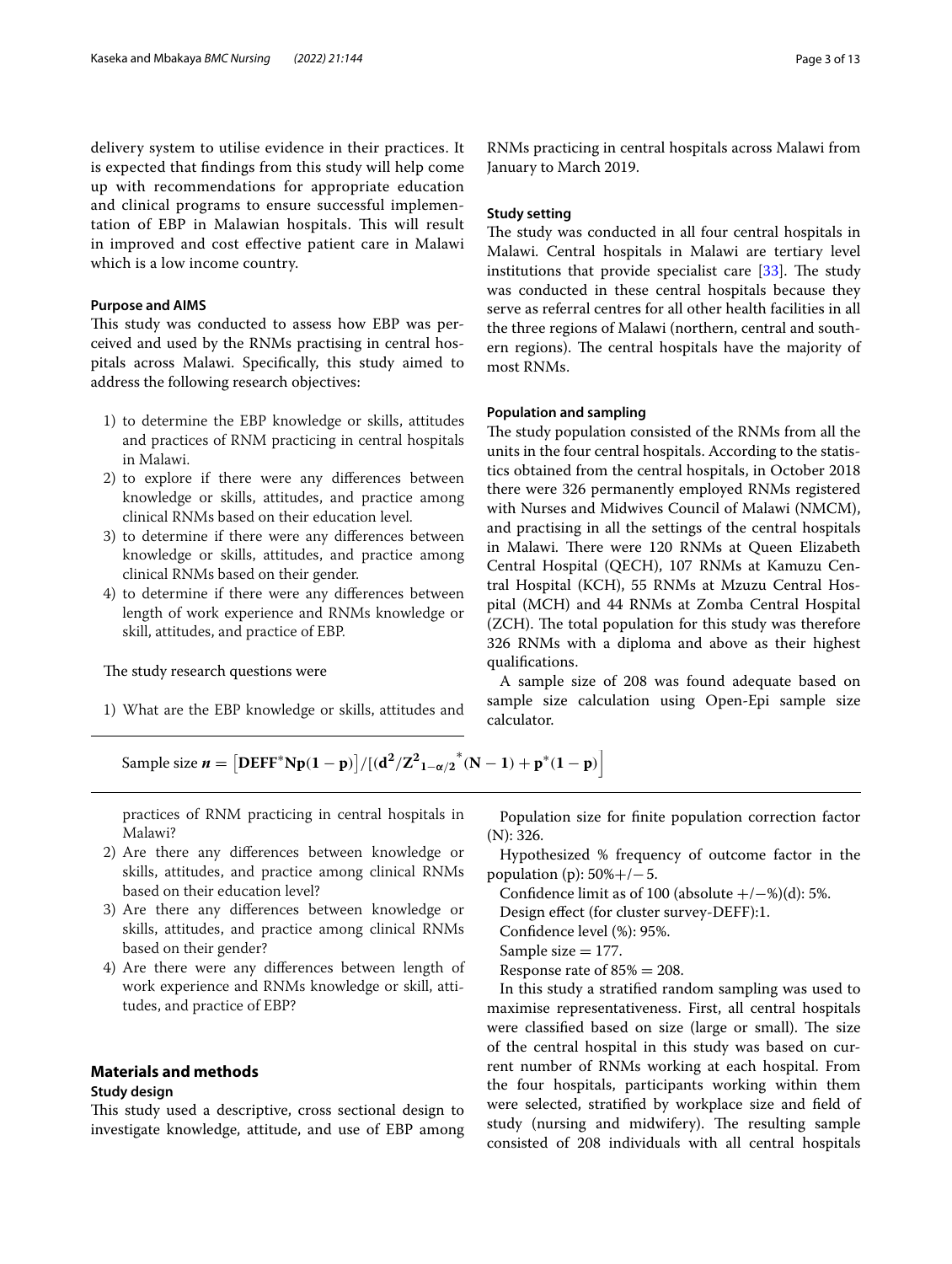proportionately represented relative to the size of the stratum in the population. A total number of 208 questionnaires were distributed and 183 were returned resulting in 87.9% response rate. The response rate was sufficiently high that the results are considered generalizable to the hospital setting where participants were

## **Data collection instrument**

recruited.

A paper version of a self-administered Evidence-Based Practice Questionnaire (EBPQ) was used to explore respondents' practice, knowledge, attitude and use associated with EBP. This data collection tool was developed by Upton and Upton [[34](#page-12-2)] in the United Kingdom to assess the EBP knowledge, attitudes, and practice among nurses. This instrument identified through literature review and previously published studies [\[2](#page-11-1), [17,](#page-11-25) [30](#page-11-23)] is a self-report scale which explores the day-to-day use of EBP.

This EBPQ is a self-completion questionnaire, composed of twenty-four items distributed among three subscales: knowledge or skills (14 items), attitudes (4 items), and use (practice) (6 items). Each item is scored on a scale of one to seven, with a higher score being associated with a more positive attitude towards EBP or use and knowledge of EBP, and a lower score associated with negative attitude or use and knowledge of EBP. Responses of each item were considered positive if scores were greater than  $4 \times 30$ . This instrument consists of three sub-scales: practice, knowledge or skills, and attitudes.

Previous studies have shown that this instrument is valid and reliable. The original study done to check the validity and reliability of the instrument demonstrated a Cronbach's alpha of 0.87 for the entire questionnaire, 0.85 for the practice of EBP sub-scale, 0.79 for the attitudes sub-scale, and 0.91 for the knowledge or skills sub-scale [[34](#page-12-2)]. Construct validity was established using an independent EBP measure yielding a moderately positive relationship between scales [\[34](#page-12-2)]. A study done by AbuRuz, Hayeah, Al-Dweik and Al-Akash [[3\]](#page-11-2) supported the reliability of this instrument as the following: the Cronbach's alpha coefficient of the EBPQ was 0.96 for the entire questionnaire, 0.93 for the practice of EBP sub-scale, 0.82 for the attitudes sub-scale, and 0.95 for the knowledge or skills sub-scale. In this study, the Cronbach's alpha coefficient was 0.85 for the entire questionnaire, 0.83 for the practice subscale. 0.79 for the attitude subscale and 0.87 for the knowledge/skill subscale. For data analysis, we applied both means of total and average EBPQ scores to report each subscale, in order to perform comparison with similar studies.

The tool's demographic data was slightly modified to collect more data. Information on nationality, age, sex,

highest level of education, workplace, and years of nursing experience, nursing position/grade, and an openended question to elicit information related to EBP not covered in the questionnaires or respondents' opinions were collected.

## **Data collection procedure**

RNMs recruited in this study were those that were practicing in the central hospitals, and certifed for clinical practice by NMCM regardless of their professional qualifcation. Stratifed random sampling was used to maximise representativeness. First, all central hospitals were classified based on size (large or small). The lists of all RNMs were requested from nurse managers of the central hospitals. Study participants were selected randomly, with the number of RNMs invited to participate from each setting proportional to the total number of RNMs working in their respective facilities. A list of all RNMs who were invited to take part in the study for each central hospital was created and these RNMs were then visited in their workplaces by the research assistants. RNMs of any gender and cultural background or ethnicity who agreed to participate in the study and met the following inclusion criteria were included: 1) holding at least a university diploma in nursing and above; 2) employed permanently in the selected facilities; 3) have at least 1 year of clinical experience; 4) signed an informed consent. Nurse-midwife technicians, enrolled nurse midwives, auxiliary nurses, and community midwife assistants were not included in the study as these categories of nursing or midwifery stafs are not expected to have knowledge and skills of EBP based on the training syllabi and curriculum which they undergo during their training. All qualifed RNMs from all units and all shifts were included, but RNMs who were not permanently employed in the facilities were excluded. Data collection took place between January and March 2019.

#### **Data analysis**

All collected data were analysed using both descriptive and inferential statistics in the Statistical Product and Service Solutions (SPSS) version 23. Descriptive statistics were calculated to summarise overall knowledge levels, attitudes and practices of nurse midwives as percentages based on their scores from the assessment scale (1 to 7 Likert scale) in the EBP questionnaire. Non-parametric Mann-Whitney and Kruskal-Wallis tests were carried out to compare EBP scores based on demographics. Pearson's correlation (r) and stepwise regression analysis were further carried out to analyse the relationship between the knowledge, attitudes and practices of nurse-midwives on the overall EBP of nurse-midwives.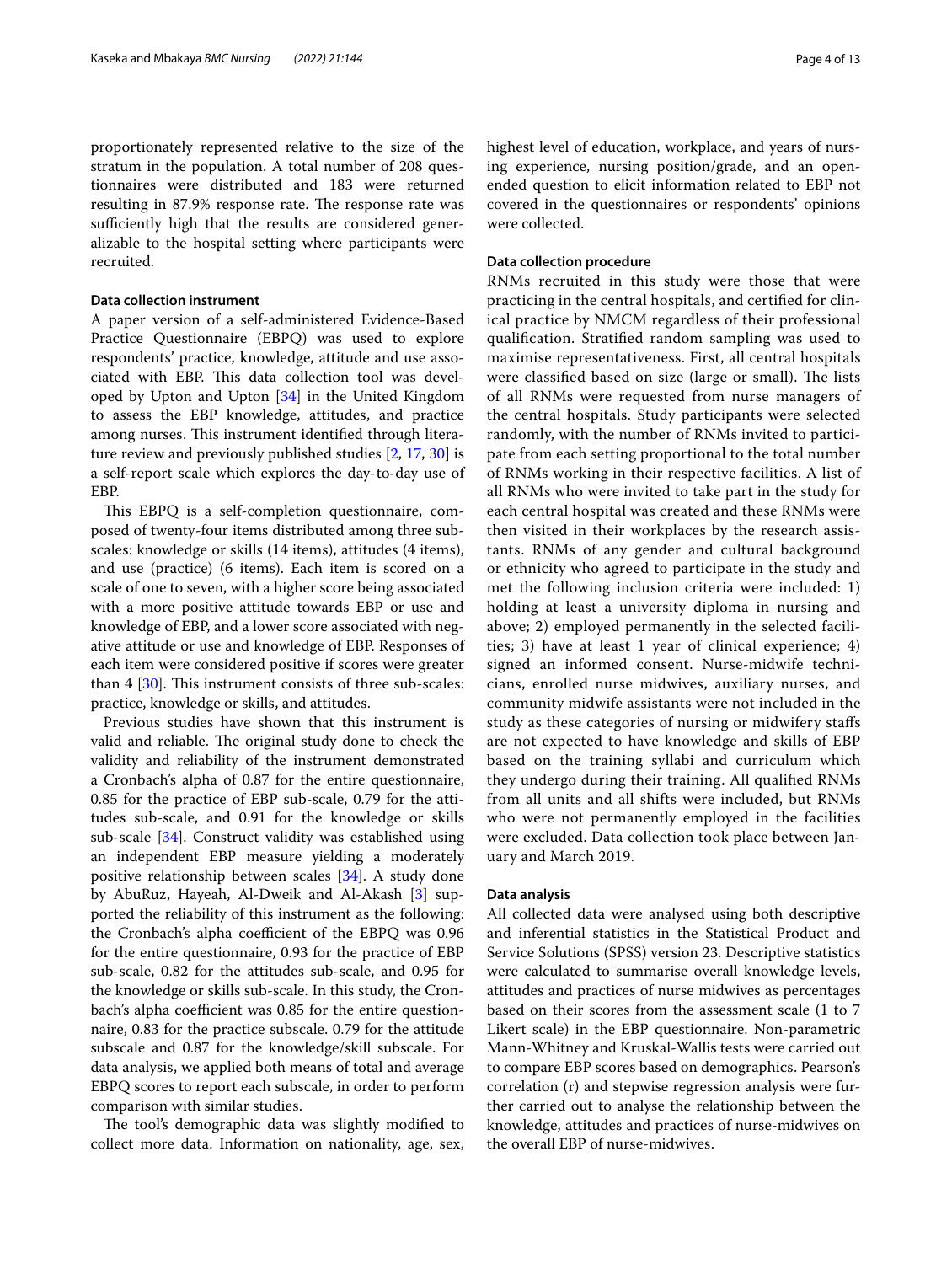Stepwise regression was used to identify a useful subset of the predictors from the list of variables. It involved a step-by-step iterative construction of a regression model that involved the selection of independent variables to be used in a fnal model. EBP of nurse-midwives was the response variable in this study. The explanatory variables that were not signifcantly correlated to EBP of nursemidwives were removed in succession and testing for statistical signifcance using Pearson correlation was done after each iteration. The explanatory variables that were signifcantly correlated with the response variable during the iteration process were then together used to build a binary logistic regression model to generate predictors of EBP of nurse-midwives.

## **Validity and reliability**

To ensure validity and reliability, a sample size calculation ensured that a substantial high number of RNMs were recruited for generalizability of the study. The study questionnaire was pretested to ensure that questions used in this study were clear. The EBPQ was modified for easy understanding of participants. Cronbach Alpha was also calculated for the modifed EBPQ and was found to be fairly adequate.

## **Results**

## **Demographic characteristics**

Out of 208 questionnaires distributed, 183 questionnaires were returned (response rate 87.9%). Among the participants, 182 were Malawians and one was a Filipino. The majority of participants (79.2%) were females, with 20.8% males. Forty-seven percent of the participants were aged between 20 and 29 with 5.5% aged between 50 and 59 years. The majority (78.7%) had a bachelors' degree as their highest qualifcation, with 14.2% having a master's degree, and 6.6% having university nursing diploma.

Of all the participants, 59.6% had less than 5 years of practical experience, 33.3% had fve to 10 years of practical experience and 6.1% had more than 10 years of practical experience. The demographic characteristics are highlighted in Table [1](#page-5-0).

#### **Participants' knowledge, attitudes and practices of EBP**

In this study, participants self-rated their knowledge or skills, attitude and practice on a 7 point Likert scale, where 1 represented poor and 7 represented excellent. The items' scores of 1 to 4 were combined and represented as negative items and the scores of 5 to 7 were combined and represented as positive items. The average scores of the total EBPQ ranged from  $3.56 \pm 1.9$ to  $6.16 \pm 2.9$ , with a mean of 4.86. The subscale of attitude was the highest one with mean of  $(4.85 \pm 1.92)$  to

The lowest score and the most negative one for attitude was for the item "making time in a work schedule for research." (Table [2](#page-6-0)). The lowest scores for knowledge were received in areas to do with converting information needs into research questions, research skills, critically analysing evidence against set standards and retrieving evidence. The highest mean score  $(5.46 \pm 1.49)$  in knowledge was for sharing ideas and information with colleagues. The nurse midwives in this study scored relatively low in the entire practice on EBP section. The item with the lowest practice score was "critically appraising literature." The respondents' mean score for this item was  $3.56 \pm 1.9$  out of 7 and it was also the most negative one in practice subscale, with 50.9% negative rate (Table [2\)](#page-6-0).

## **Comparisons of groups of registered nurse midwives** *Relationships*

Results on the efect of diferent demographics on the knowledge or skills, practice and attitude of nurse-midwives in Malawian central hospitals is presented in Table [3](#page-7-0)*.*

The study revealed statistically significant differences in the nursing practice  $(P=0.005)$ , knowledge levels  $(P=0.02)$  and total EBP  $(P=0.004)$  based on educational qualifcation of the nurse-midwives. Higher scores were obtained in nurse-midwives in possession of Master's degrees for nursing practice (67.5%), knowledge levels (78.4%) as well as total EBPQ (75.9%), in contrast to nurse-midwives with Diplomas and Bachelor's degrees for nursing practice (42.5%; 57.8%), knowledge levels (65.6%; 70.5%) and total EBP (61.1%; 68.8%) respectively. However, the nursing attitude did not signifcantly difer amongst the nurse-midwives based on their educational qualifications  $(P=0.308)$ .

Furthermore, the results revealed no statistically signifcant diferences in nursing practice, attitude, knowledge levels, and overall EBP based on gender (*P*>0.05). Similarly, EBP amongst nurses and midwives was not infuenced by administrative roles or positions held by nurse-midwives in hospitals (*P*>0.05), even though significantly higher scores in nursing attitude  $(P=0.016)$ of nurse-midwives were obtained from Queen Elizabeth Hospital (QECH: 83.2%) and Zomba Central Hospital (ZCH: 83.1%,) as compared to Mzuzu and Kamuzu central hospitals (MCH: 78%, KCH: 73%).

As regards the work-experience of nurses and midwives, results from the current study revealed that both clinical work and research experience had an effect on some facets of EBP. For clinical work experience, it was particularly pronounced  $(P=0.006)$ that nurse-midwives with less than 5 years of clinical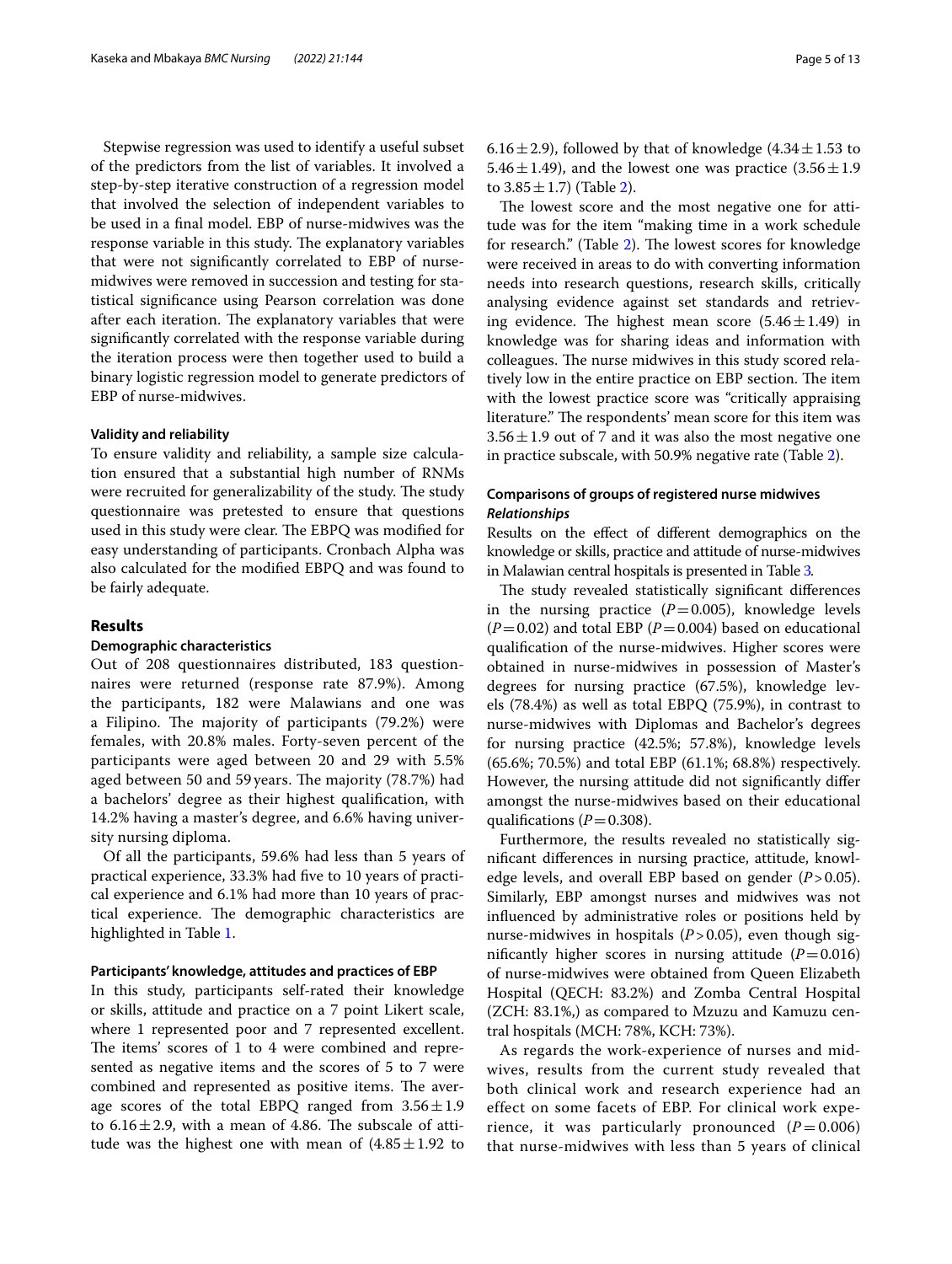## <span id="page-5-0"></span>**Table 1** Participants' demographic characteristics (*n*=183)

|                                                      | Frequency      | Percentage |
|------------------------------------------------------|----------------|------------|
| Gender                                               |                |            |
| Female                                               | 145            | 79.2       |
| Male                                                 | 37             | 20.8       |
| <b>Total</b>                                         | 183            | 100        |
| Age (years)                                          |                |            |
| $20 - 29$                                            | 87             | 47.5       |
| $30 - 39$                                            | 65             | 35.5       |
| $40 - 49$                                            | 21             | 11.5       |
| $50 - 59$                                            | 10             | 5.5        |
| <b>Total</b>                                         | 183            | 100        |
| Highest professional qualification obtained          |                |            |
| Diploma in nursing                                   | 12             | 6.6        |
| Bachelor's Degree in nursing and midwifery           | 144            | 78.7       |
| Master's Degree in nursing or midwifery              | 26             | 14.2       |
|                                                      | 182            | 99.5       |
| <b>Current position and Grade</b>                    |                |            |
| Nursing sister (Diploma)                             | 12             | 6.6        |
| Nursing and Midwifery Officer (I)                    | 144            | 78.7       |
| Senior Nursing and Midwifery Officer (H)             | 15             | 8.2        |
| Principal Nursing and Midwifery Officer (G)          | 5              | 2.7        |
| Chief Nursing and Midwifery Officer (F)              | $\overline{4}$ | 2.1        |
| Deputy Hospital Director (Nursing and Midwifery) (E) | $\overline{3}$ | 1.6        |
| <b>Total</b>                                         | 181            | 99.9       |
| Place of work                                        |                |            |
| QECH                                                 | 64             | 35.0       |
| KCH                                                  | 61             | 33.3       |
| <b>MZCH</b>                                          | 31             | 16.9       |
| ZCH                                                  | 27             | 14.8       |
| <b>Total</b>                                         | 183            | 100        |
| Practical (clinical) experience                      |                |            |
| $<$ 5 years                                          | 109            | 59.6       |
| $5-10$ years                                         | 63             | 33.3       |
| $>10$ years                                          | 11             | 6.1        |
| <b>Total</b>                                         | 181            | 99.0       |
| <b>Total</b>                                         | 183            | 100        |

experience had the highest scores in their nursing attitude (82.2%) as compared to those both with five to 10 years (76%), and greater than 10 years of clinical work experience (64%). Furthermore, the results also showed significant differences in nursing practice  $(P = 0.013)$  and overall EBP ( $P = 0.035$ ) between RNMs with research experience (Practice: 60.8%, EBP: 73.4%) and those without it (Practice: 55.9%, EBP: 78.1%). The rest of the differences in EBP amongst RNMs

were not statistically significant  $(P > 0.05)$  amongst nurse-midwives based on both their clinical work and research experiences.

Upon running correlation analysis, results in Table [4](#page-7-1) showed that total EBP amongst nurse-midwives was most strongly correlated to their knowledge levels (*r* = 0.891, *P* < 0.001). Nursing practice had only a strong relationship with total EBP  $(r=0.782)$ whereas a moderate relationship between total EBP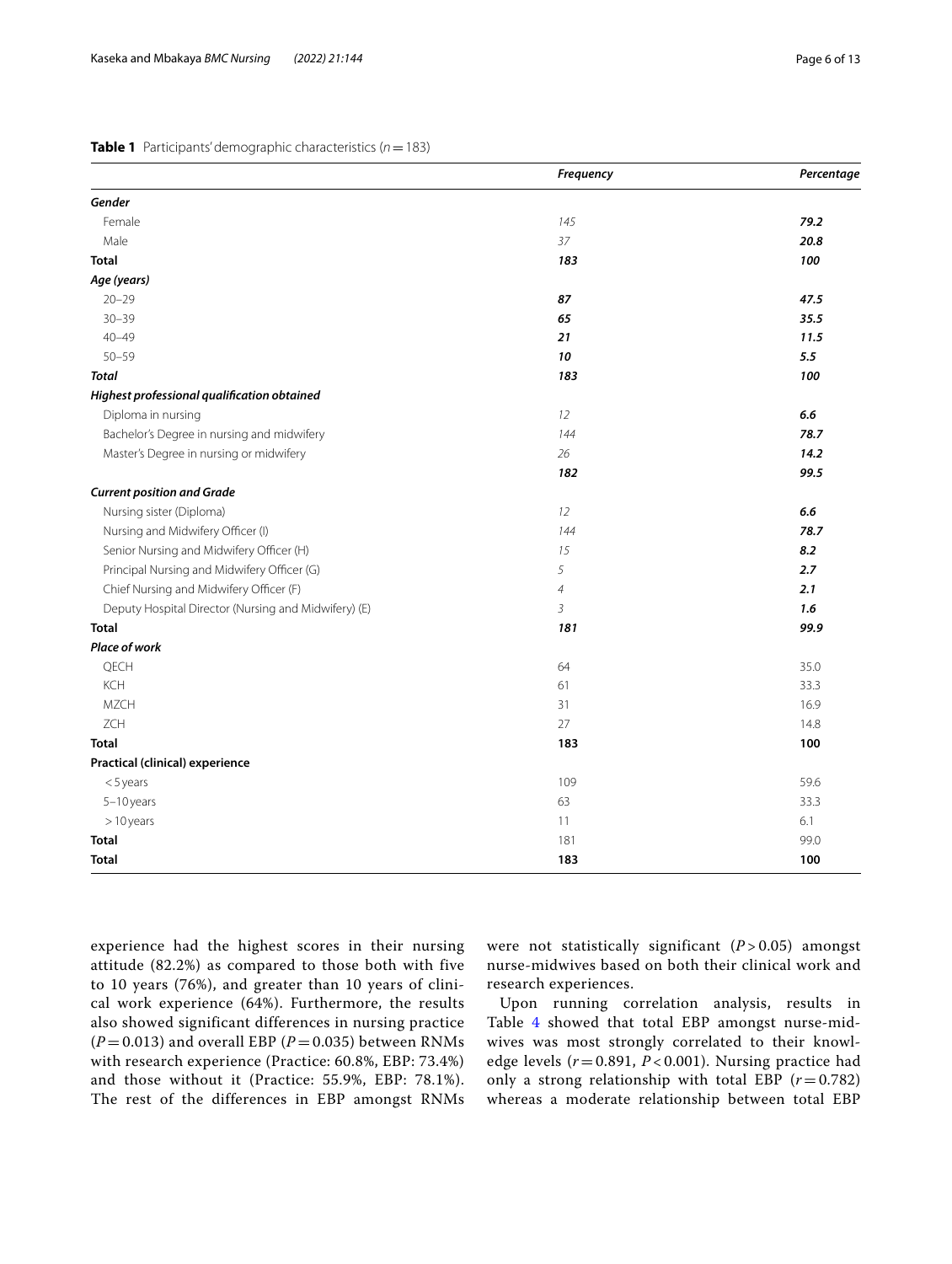| <b>ITEM</b>                                                | Score (mean $\pm$ SD) | Score (%) | Priority<br>item<br>rank |
|------------------------------------------------------------|-----------------------|-----------|--------------------------|
| Practice                                                   |                       |           |                          |
| Critically appraising literature                           | $3.56 \pm 1.9$        | 50.9      | 1                        |
| Evaluating the outcomes of own practice                    | $4.41 \pm 1.96$       | 63        | $\overline{2}$           |
| Sharing information with colleagues                        | $4.49 \pm 1.95$       | 64.17     | 3                        |
| Integrating evidence with expertise                        | $4.14 + 2$            | 59.09     | $\overline{4}$           |
| Finding relevant evidence                                  | $3.84 \pm 1.9$        | 54.8      | 5                        |
| Formulating clear questions                                | $3.85 \pm 1.7$        | 55.04     | 6                        |
| <b>Attitudes</b>                                           |                       |           |                          |
| Making time in a work schedule for research                | $4.85 \pm 1.92$       | 69.16     | 1                        |
| Welcoming questions in own practice                        | $5.65 \pm 1.66$       | 80.72     | 2                        |
| Changing practice due to evidence found                    | $5.59 \pm 1.58$       | 79.94     | 3                        |
| EBP is fundamental to professional practice                | $6.16 \pm 2.9$        | 84.86     | 4                        |
| Knowledge or skills                                        |                       |           |                          |
| Research skills                                            | $4.34 + 1.53$         | 62.37     | 1                        |
| Critically analysing evidence against set standards        | $4.87 \pm 1.52$       | 69.71     | 2                        |
| Retrieving evidence                                        | $4.77 \pm 1.65$       | 68.23     | 3                        |
| Determining the validity (close to the truth) of material  | $4.93 \pm 1.42$       | 70.41     | 4                        |
| Converting information needs into research questions       | $4.11 \pm 1.56$       | 58.63     | 5                        |
| Awareness of major information types/sources               | $4.57 \pm 1.44$       | 65.11     | 6                        |
| Determining how useful (clinically applicable) material is | $5.33 \pm 1.43$       | 76.11     | $\overline{7}$           |
| IT skills                                                  | $4.53 \pm 1.43$       | 64.72     | 8                        |
| Monitoring and reviewing practice                          | $4.74 \pm 1.51$       | 67.68     | 9                        |
| Applying information to individual cases                   | $5.55 \pm 1.31$       | 79.08     | 10                       |
| Identifying gaps in professional practice                  | $5.4 \pm 1.38$        | 77.05     | 11                       |
| Reviewing own practices                                    | $5.57 \pm 1.34$       | 79.47     | 12                       |
| Disseminating new ideas about care to colleagues           | $5.28 \pm 1.55$       | 75.41     | 13                       |
| Sharing ideas and information with colleagues              | $5.46 \pm 1.49$       | 77.91     | 14                       |

## <span id="page-6-0"></span>**Table 2** Scores of each EBP questionnaire item from all respondents ( $n = 183$ )

and nursing and midwifery attitude  $(r=0.539)$  was revealed. The influence of the different aspects of EBP (attitude, practice, and knowledge level) on each other was generally weak (0.487 –  $r - 0.293$ ) though statistically significant  $(P< 0.001)$ . As such, after further proceeding to carry out stepwise regression analysis, the model summary (Table [5](#page-8-0)) and ANOVA for the regression model 3 (Table  $6$ ) revealed that all the models were found to be statistically significant  $(P< 0.001)$ . Using the model coefficients highlighted in Table [7,](#page-8-2) it was revealed that for every unit increase in the knowledge levels of RNMs a 0.57% increase in the total EBP is expected, assuming nursing and midwifery practice and attitude of the RNMs are constant. Furthermore, total EBP for every unit increase in both nursing and midwifery attitude as well as practice amongst RNMs is also expected to increase.

#### **Discussion of fndings**

To the best of our knowledge, this is the frst study to describe RNMs knowledge, attitude and use of EBP among registered nurses and midwives in central hospitals in Malawi.

This study has shown that RNMs' attitude towards EBP had the highest mean score followed by the knowledge or skills, and then practice. This shows that the RNMs viewed EBP positively and their attitude towards EBP seemed to be more positive than their knowledge or skills and use of EBP. This result is consistent with previous studies describing attitude, practices and knowledge or skills associated with EBP  $[1, 2, 35-37]$  $[1, 2, 35-37]$  $[1, 2, 35-37]$  $[1, 2, 35-37]$  $[1, 2, 35-37]$  $[1, 2, 35-37]$ . Over 80% of the respondents agreed that EBP was 'fundamental to professional practice.' They also reported 'welcoming questions in own practice' and 'changing practice due to evidence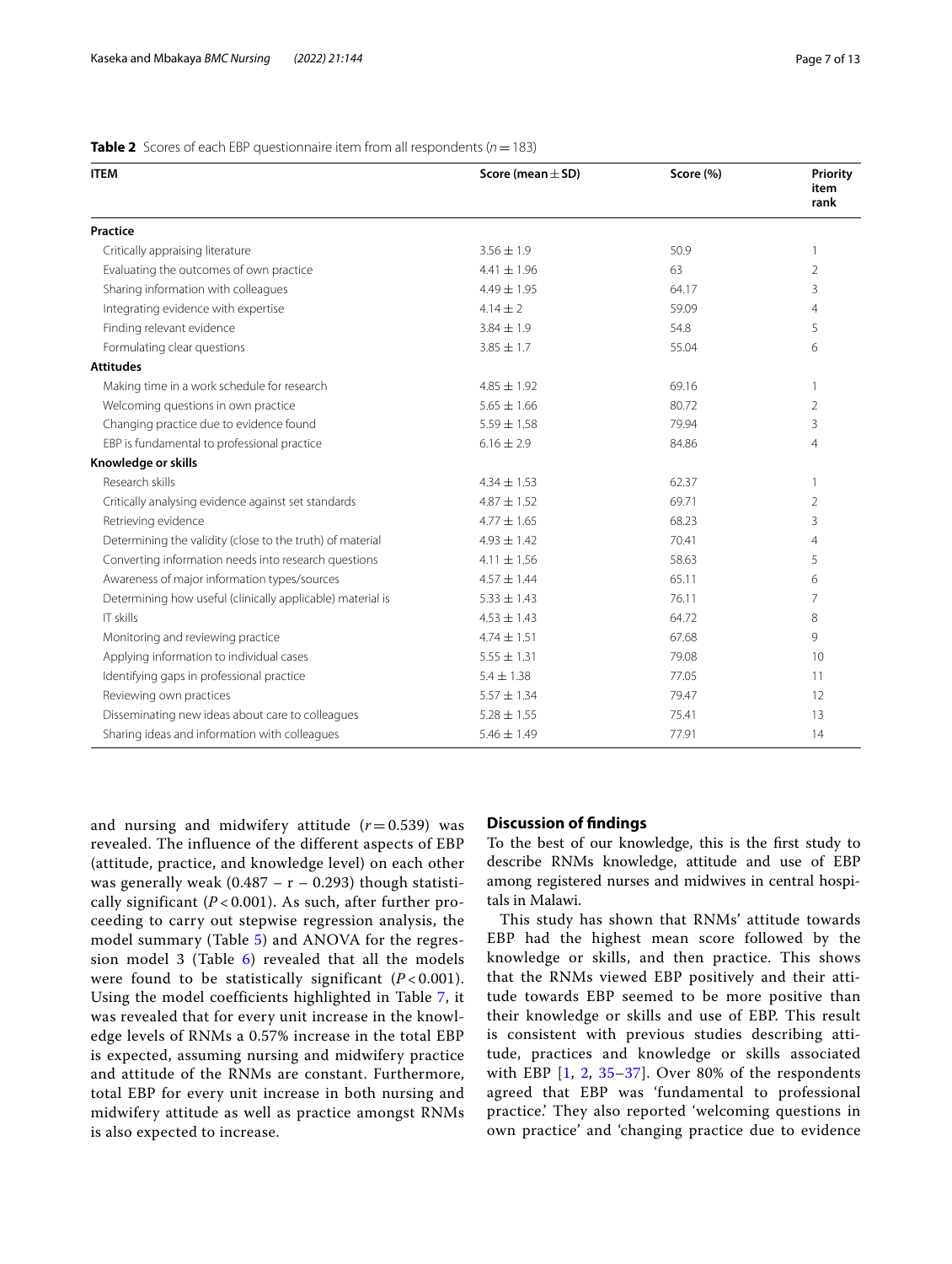| Characteristics                | <b>Nursing Practice</b> | <b>Nursing Attitude</b> | Knowledge level | <b>Total EBP</b> |
|--------------------------------|-------------------------|-------------------------|-----------------|------------------|
| Gender                         |                         |                         |                 |                  |
| Male                           | 61.1                    | 79.8                    | 73.2            | 71.3             |
| Female                         | 57.4                    | 78.9                    | 70.8            | 68.8             |
| $p$ -value                     | 0.497                   | 0.593                   | 0.355           | 0.357            |
| <b>Clinical experience</b>     |                         |                         |                 |                  |
| $<$ 5 years                    | 60                      | 82.2                    | 71.6            | 70.5             |
| $5-10$ years                   | 55.6                    | 76                      | 71.7            | 68.4             |
| $>10$ years                    | 53.7                    | 64                      | 64.4            | 61.6             |
| $p$ -value                     | 0.321                   | $0.006*$                | 0.305           | 0.093            |
| Position/Nursing administrator |                         |                         |                 |                  |
| Yes                            | 57.8                    | 75.5                    | 73.5            | 68.9             |
| <b>No</b>                      | 58.2                    | 79.7                    | 70.9            | 69.2             |
| $p$ -value                     | 0.919                   | 0.4                     | 0.345           | 0.756            |
| Specialty/Research experience  |                         |                         |                 |                  |
| Yes                            | 60.8                    | 80.5                    | 74.5            | 73.4             |
| <b>No</b>                      | 55.9                    | 78.7                    | 70.3            | 68.1             |
| $p$ -value                     | $0.013*$                | 0.97                    | 0.206           | $0.035*$         |
| <b>Education/Qualification</b> |                         |                         |                 |                  |
| Diploma                        | 42.5                    | 72.9                    | 65.6            | 61.1             |
| Bachelors                      | 57.8                    | 79.3                    | 70.5            | 68.8             |
| Masters                        | 67.5                    | 80.8                    | 78.4            | 75.9             |
| $p$ -value                     | $0.005*$                | 0.308                   | $0.02*$         | $0.004*$         |
| <b>Institution/Facility</b>    |                         |                         |                 |                  |
| <b>MCH</b>                     | 54.8                    | 78                      | 72.2            | 68.8             |
| KCH                            | 58.9                    | 73                      | 71.4            | 68.6             |
| QECH                           | 59.7                    | 83.2                    | 71.5            | 70.5             |
| <b>ZCH</b>                     | 57                      | 83.1                    | 70.1            | 69               |
| $p$ -value                     | 0.871                   | $0.016*$                | 0.995           | 0.583            |

<span id="page-7-0"></span>

|              | Table 3 Summary of comparisons for nursing practice, attitude, knowledge levels and total EBP scores (%) based on different nurse |  |  |  |  |  |  |
|--------------|-----------------------------------------------------------------------------------------------------------------------------------|--|--|--|--|--|--|
| demographics |                                                                                                                                   |  |  |  |  |  |  |

NB: All scores for the diferent characteristics are percentages (%). Scores of the respondents within each category are signifcantly diferent where *p*-value <0.05 is fagged by an asterisk (\*)

<span id="page-7-1"></span>**Table 4** Pearson's correlation matrix of Evidence-based practice (EBP) variables

| <b>Total EBP</b> | Practice | Attitude | Knowledge<br>levels |
|------------------|----------|----------|---------------------|
|                  |          |          |                     |
| 0.782            |          |          |                     |
| 0.539            | 0.305    |          |                     |
| 0.891            | 0.487    | 0.293    |                     |
|                  |          |          |                     |

\*Correlations between all variables (%) are signifcantly diferent at *P*<0.001

found.' These findings suggest that the nurses and midwives realise the importance of EBP and the need for implementing it. The positive attitude as Van Achterberg, Schoonhoven and Grol [[32](#page-12-0)] observed allows for better strategies pertaining to EBP dissemination and implementation.

In this study, the RNMs showed that they had some knowledge about EBP. An overall mean score  $5.46 \pm 1.49$  was received in the section of self-rated knowledge on EBP. However, knowledge was lacking relating to EBP skills, for instance, critical analysis of evidence against set standards (4.87 $\pm$ 1.52), retrieving evidence (4.77 $\pm$ 1.65), awareness of major information sources  $(4.57 \pm 1.44\%)$ , information technology  $(4.53 \pm 1.43)$ , appropriate research skills  $(4.34 \pm 1.53)$ , and converting information needs into research questions (4.11 $\pm$ 1.56). As depicted in the results (Table [2](#page-6-0)) the RNMs scored high mean scores on identifying the research problem and sharing ideas and information with colleagues rather than the actual skills of obtaining the evidence. A similar response was also observed in previous studies [\[2,](#page-11-1) [9](#page-11-7), [38](#page-12-5)[–40](#page-12-6)]. Hansen and Severinsson [[9\]](#page-11-7) support the view in their study that EBP is the way to clinical decision-making. They emphasise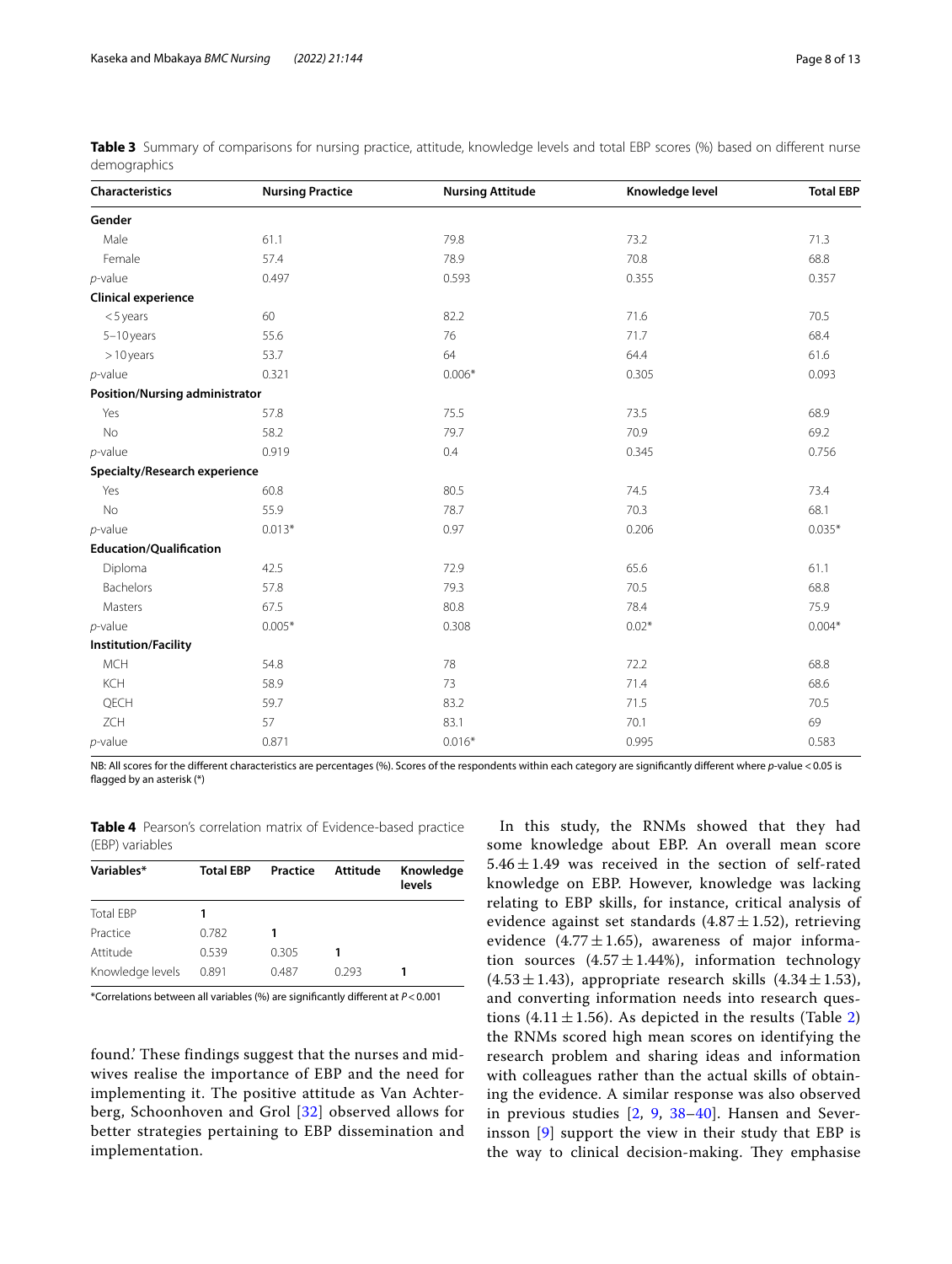| Model | R                 | $R^2$<br>Adjusted $R^2$ |       | Std. Error of the | <b>Change Statistics</b> |              |                          |  |
|-------|-------------------|-------------------------|-------|-------------------|--------------------------|--------------|--------------------------|--|
|       |                   |                         |       | <b>Estimate</b>   | $R^2$ Change             | F-Change     | <i>p</i> -value (change) |  |
|       | .891a             | 0.794                   | 0.793 | 6.436             | 0.794                    | 696.782      | 0.000                    |  |
|       | .976 <sup>b</sup> | 0.953                   | 0.952 | 3.082             | 0.159                    | 609.239      | 0.000                    |  |
|       | 0.999c            | 0.999                   | 0.999 | 0.034             | 0.047                    | 1,462,753.64 | 0.000                    |  |

<span id="page-8-0"></span>**Table 5** Model summary for Step-wise multiple linear regression analysis

<sup>a</sup> The predictors for model 1 include: (Constant), score of knowledge levels (%)

b The predictors for model 2 include: (Constant), score of knowledge levels (%), score of nursing practice (%)

<sup>c</sup> The predictors for model 2 include: (Constant), score of knowledge levels (%), score of nursing practice (%), and score of nursing attitude (%)

<span id="page-8-1"></span>**Table 6** Analysis of Variance (ANOVA) summary for the regression model

| Model <sup>a</sup> | Sum of<br><b>Squares</b>                        | df  | Mean<br>Square | <b>F-statistic</b>   | p-value |
|--------------------|-------------------------------------------------|-----|----------------|----------------------|---------|
|                    | Regression <sup>b</sup> 36,361.991 3 12,120.664 |     |                | 10,369,182.119 0.000 |         |
| Residual           | 0.209                                           | 179 | 0.001          |                      |         |
| Total              | 36.362.199                                      | 182 |                |                      |         |

<sup>a</sup> The dependent variable for the model is Total Evidence-based Practice score  $(9/0)$ 

<sup>b</sup> The independent variable for the regression models include the (Constant), Practice, Attitude and Knowledge level scores (%)

<span id="page-8-2"></span>**Table 7** Coefficients used to determine the total score (%) for evidence-based nursing and midwifery practice (Total EBP)

| <b>Predictors</b> | ß         |        | Std. Error t-statistic p-value |       | VIF <sup>a</sup> |
|-------------------|-----------|--------|--------------------------------|-------|------------------|
| (Constant)        | $-0.0138$ | 0.0140 | $-0.983$                       | 0327  |                  |
| Practice          | 0.2499    | 0.0001 | 1948.043                       | 0.000 | 1.36             |
| Attitude          | 0.1668    | 0.0001 | 1209.443                       | 0.000 | 1 1 4            |
| Knowledge level   | 0.5834    | 0.0002 | 2996.279                       | 0.000 | 135.             |

<sup>a</sup> VIF is the variance inflation factor used to test for multicollinearity (values less than 5 are ideal, 5–10 are tolerable, and values greater than 10 represent a faulty model)

the use of scientifc research, sound judgment, and patient preference in respective contexts using various expertise. Brown et al. [[2\]](#page-11-1) also observed that although participants understood EBP as a new way of clinical decision-making, it required skills in its application to practice and also skills to research further on evidence that is relevant to the context of the investigation. It is important, therefore, that helping RNMs improve such aspects of their knowledge and/or skills in order to improve the overall EBP of RNMs in Malawian central hospitals. The central hospital managers should consider recruiting hospital librarians in their hospitals to promote EBP among RNMs and other staf. Where librarians have been used, they have introduced various programs on information literacy, importance of EBP, and implementation of EBP [[41\]](#page-12-7). Nurse leaders, and nurse and midwife specialists should also intensify the use of performance appraisals so that specifc needs of the nurses and midwives can be identifed and applied during the continuing professional development programs.

The study also demonstrated significantly positive correlations (*P* < 0.001) between knowledge levels and nursing practice  $(r = 0.487)$  as well as the overall EBP  $(r = 0.782)$  of nurse-midwives. An improvement in the knowledge levels of RNMs could translate into their improved practice and thus again improve the overall EBP amongst RNMs in Malawian central hospitals. These results therefore demonstrate that EBP amongst RNMs can be improved most rapidly and signifcantly by improving primarily their knowledge levels, followed by improving their practical skills and lastly their attitude to the discipline. This explains the results pre-sented in Table [3](#page-7-0) which have shown that higher education qualifcations are associated with high scores in knowledge levels amongst RNMs, whereas available work (research) experience is also associated with higher scores in nursing and midwifery practice. In the end, both educational qualifcation and research experience afect the overall EBP.

Female participants dominated the study (79.2%), a fnding that is consistent with other international results especially in the nursing and midwifery professions where more females are reported than males  $[42]$  $[42]$ . The current study has revealed no statistically signifcant differences in RNMs' practice, attitude, knowledge levels, and overall EBP based on gender (*P*>0.05). Even though AbuRuz, Hayeah, Al-Dweik and Al-Akash [[3\]](#page-11-2) reported that female nurses conduct research less, have less positive and less knowledge about research compared to their male counterparts, Hasheesh and Ruz, [[43\]](#page-12-9) reported contrary results.

In this study, EBP amongst RNMs was not infuenced by administrative roles or positions held by nursemidwives in hospitals. This finding is consistent with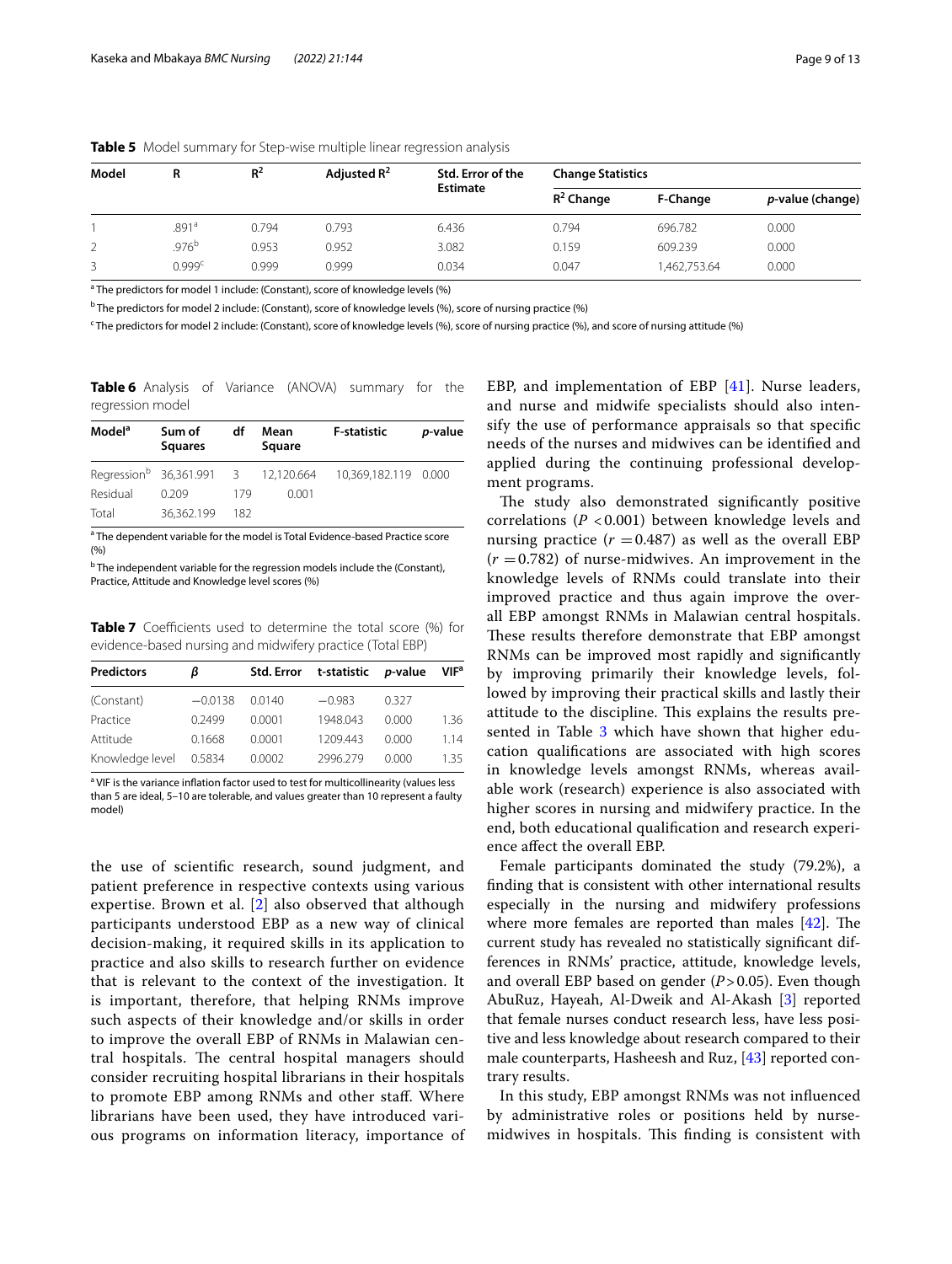a study conducted in Ethiopia [[15\]](#page-11-11). This may be due to lack of managerial kills and EBP training. However, leadership is described as a key for creating an environ-ment for generation and implementation of EBP [[44\]](#page-12-10). Leaders have a responsibility to engage staff at all levels, support an EBP culture and allocate resources to provide the necessary infrastructure to promote clinical decision-making based on best available evidence [[10\]](#page-11-8). These leaders should introduce (where necessary) and motivate the RNMs to participate in research activities like research trainings, scientifc conferences and journal clubs to strengthen EBP in the clinical area. Nursing and midwifery leaders at the central hospitals need to understand the EBP process and be able to clearly articulate its meaning, use and impact on patient care [[45](#page-12-11)]. It is time RNMs in this country had a shared vision and developed a model consisting of clinical bedside nursemidwives and leaders at an individual hospital that can be used to standardise and support EBP.

This study has found that RNMs who had a master's degree in nursing or midwifery tended to perceive fewer barriers to fnding research compared to nursesmidwives with diplomas. This is consistent with recent studies  $[3, 37, 46, 47]$  $[3, 37, 46, 47]$  $[3, 37, 46, 47]$  $[3, 37, 46, 47]$  $[3, 37, 46, 47]$  $[3, 37, 46, 47]$  $[3, 37, 46, 47]$ . For instance, a study by Grant, Stuhmacher and Bonte-Eley [[47\]](#page-12-13), found that RNMs with master's degrees often promoted EBP among their clinical nursing colleagues. Al Qadire [[46\]](#page-12-12) observed that teaching of EBP and its related skills are emphasised during postgraduate studies. This is supported by AbuRuz, Hayeah, Al-Dweik and Al-Akash [\[3](#page-11-2)] who indicated that the master's degree curricula often contains more specialised courses about nursing and midwifery research methodology than those below them. At master's level, RNMs are required to fnd signifcant clinical problems, perform integrated literature reviews, read and implement research fndings, critique previous research, write proposals and publish scientific papers. This preparation makes the students at master's level apply the steps of research, and learn how they can efectively implement EBP. RNMs with Master qualifcations should, therefore, take an upper hand in facilitating a culture of EBP in the clinical area. This suggests that RNMs who have diplomas or even bachelor degrees who have not received any research or EBP training need additional education. This could be done by initiating comprehensive in-service training programmes on EBP  $[48]$  $[48]$ , and/or offering scholarships for those who wish to complete a bachelor's or master's degree  $[49]$  $[49]$  $[49]$ . There is need to incorporate a course on EBP into RNMs training programs in higher educational institutions to enable these cadres to integrate EBP into their work after graduation.

This study found that RNMs who acquired their current qualifcation within 5 years perceived fewer barriers to fnding research than those who obtained their current qualifications more than 5 years ago. This is consistent with previous studies  $[45, 50]$  $[45, 50]$  $[45, 50]$  $[45, 50]$  $[45, 50]$ . This greater knowledge of EBP with novice RNMs, when compared to experienced RNMs, is most likely attributable to modern-day nursing curriculums that include EBP which most seasoned RNMs lack [\[45](#page-12-11)]. Majid, Foo, Luyt et al. [\[51\]](#page-12-17) also found that when nurses graduate from higher levels, including the baccalaureate programme, they were more capable to benefit from EBP activities. These RNMs are exposed to research process before they graduate. The main purpose of EBP is to recognise, appraise and apply the best available research finding  $[36]$ . This is probably why RNMs who had research experience had better knowledge, attitude, and practice due to exposure. As Chen, Wu, Zhou et al. [\[37](#page-12-4)] observed, there is need to offer EBP training programs inform of workshops, conferences, and lectures to those who had not received EBP education in college for them to obtain knowledge and skills about EBP at the workplace.

Failure to "make time in a work schedule for research" in the attitude subscale was identifed as the main barrier to using EBP among RNMs in Malawi. This study also concurs with several previous studies [\[1](#page-11-0), [18](#page-11-12), [34](#page-12-2), [38](#page-12-5)]. In a study by Majid, Foo, Luyt et al. [\[51\]](#page-12-17), more than half of study participants reported perceived lack of time at their workplaces as one of the priority barrier to accessing and reviewing literature. According to Cummings, Estabrooks, Midodzi, Wallin and Hayduk [\[52](#page-12-19)], a better understanding of the nursing practice environment is crucial to the understanding and development of interventions to advance EBP. Hospital management and policy decisionmakers, therefore, should consider making adjustments to RNMs work schedules or recruiting more so that they have additional time to attend classes on conducting EBP, reviewing relevant literature and planning practice changes [[30](#page-11-23)]. However, previous researchers argued that lack of knowledge and skills in EBP could be underlining aspects of lack of time [[18,](#page-11-12) [29,](#page-11-21) [34\]](#page-12-2). Without proper knowledge and skills for critically analysing evidence against set standards, retrieving evidence, determining the validity of material and converting information needs into research questions scored very low in this study (refer Table [2](#page-6-0)) might be too time consuming. Clinical integrated teaching on evidence-based processes would improve the knowledge, skills, attitude, and practice on EBP. Capacity building of RNMs on EBP processes is required to increase their knowledge on EBP to reduce time for searching for EBP information. This calls for cooperation between academic faculty and clinical RNMs.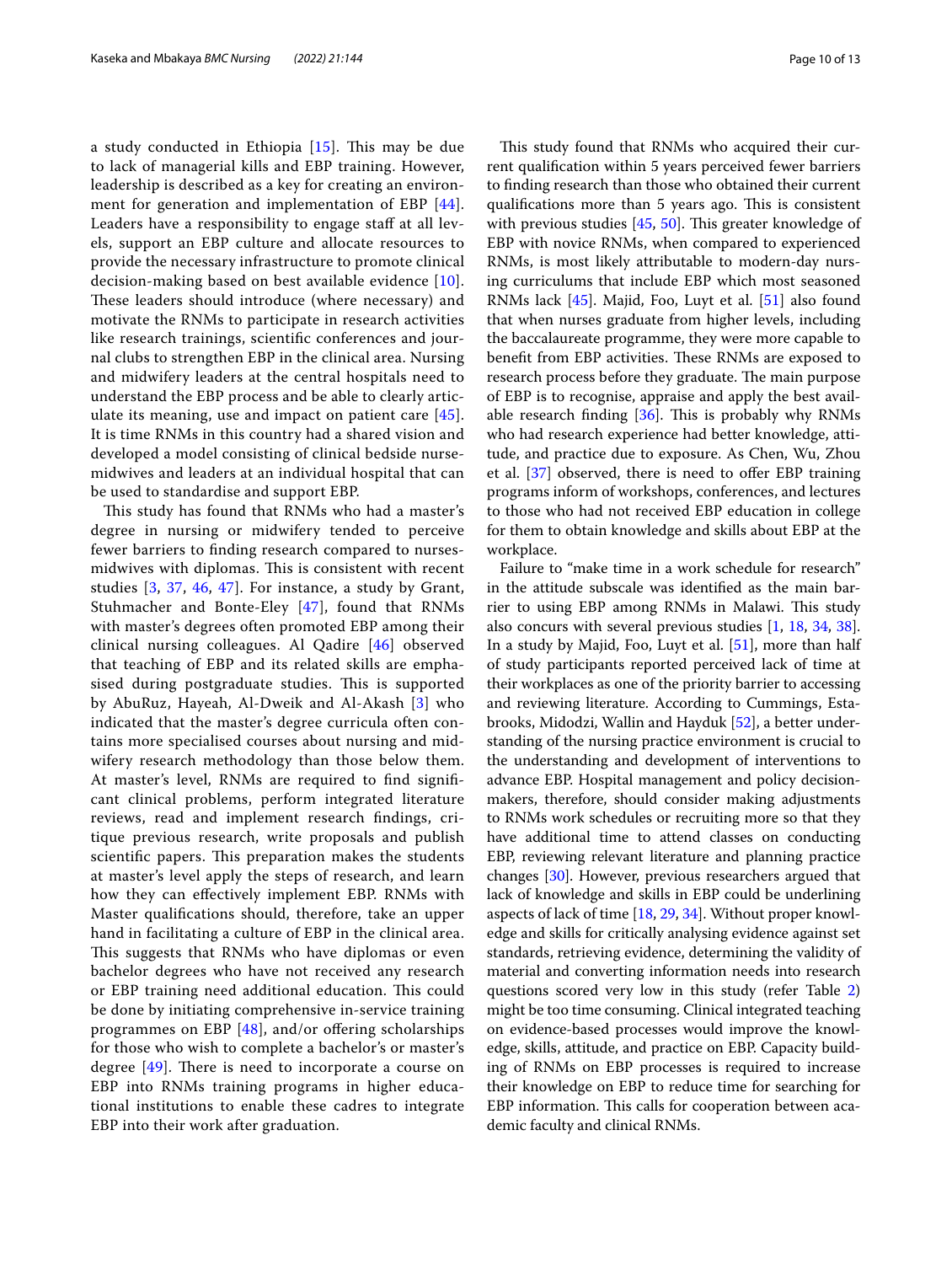The results of this study also showed that RNMs practising at QECH and ZCH have higher levels of knowledge, attitude and practice on EBP compared to MCH and KCH. QECH is the biggest hospital in Malawi and better resourced in terms of human resource and medical equipment than any other central hospital in the country. Its proximity of Kamuzu University of Health Science's constituent colleges namely College of Medicine and Kamuzu College of Nursing, and Malawi College of Health Sciences to the facility makes it a better teaching facility than the rest. Since the EBP means scores observed among the four care settings in this study were small, future EBP educational programs should target RNMs practicing in all the four settings including those in the academia for better results.

## **Strengths and limitations of the study**

The study has some strengths. First, the study had a response rate of 87.9% which made the results to be generalised to the study population. Secondly, the study used an adopted validated instrument. The instrument was developed in the UK  $[34]$  with the aim of reporting development and validation of a self-report measure of knowledge practice and attitude of EBP among nurses. Reliability was established using Cronbach Alpha. Validity was established using construct and discriminant validity. The tool has been extensively used previously in USA [\[2](#page-11-1), [40\]](#page-12-6).

However, this study needs to be considered in light of certain limitations. First, the study is cross-sectional in nature. As such, the ability to infer cause and efect conclusions between study variables was hindered. Secondly, this study was based on self-reported data, which may be less accurate than other forms of measurement due to an inherent bias. Participants may answer scale items in a socially desirable manner. Thirdly, the study was conducted with RNMs of public hospitals and cannot be generalised to non-governmental hospitals (i.e. private, Christian Health Association of Malawi (CHAM) facilities and other populations). Despite the mentioned limitations, this study provides some insight on knowledge, attitude and use of EBP among RNMs in Malawi.

## **Conclusions**

Our findings add support for continued efforts to increase nurse-midwives' education and create opportunities for RNMs to participate in career advancement opportunities and research. Higher levels of education may empower RNMs to act as autonomous practitioners who advocate for evidence-based innovations, and allow a spirit of inquiry to flourish.

The RNMs in this study were lacking knowledge and skills of EBP like research skills or critically analysing

evidence against set standards, retrieving evidence, determining the validity of material found, and converting information needs into research questions. Furthermore, emphasis was put on 'the sharing of information with colleagues' rather than 'tracking evidence or critical appraisal of evidence' under practices. The fact that RNMs indicated that they were not fully practicing EBP due to some challenges which included lack of time show that they had a positive attitude towards EBP. This study indicates that although they were knowledgeable about EBP, there is need for further development of their capacity to retrieve and critically appraise evidence so that they can advocate more on EBP to the junior nurses and midwives, colleagues as well as their management.

#### **Abbreviations**

ANOVA: Analysis of variance; EBP: Evidence-based practice; EBPQ: Evidencebased practice Questionnaire; ICN: International Council of Nurses; KCH: Kamuzu Central Hospital; MCH: Mzuzu Central Hospital; NMCM: Nurses and Midwives Council of Malawi; QECH: Queen Elizabeth Central Hospital; RNM: Registered Nurse Midwife; SPSS: Statistical Package for Social Scientists; VIF: Variance Infation Factor; ZCH: Zomba Central Hospital.

#### **Acknowledgements**

Not applicable.

#### **Authors' contributions**

PUK conceived and designed the study. PUK and BCM contributed to the development of the study protocol and supervised data collection and entry and analysis. Both authors read and approved the fnal manuscript.

#### **Authors information**

PUK has Master of Science in Nursing (MSN) and is a Chief Nursing Officer. BCM has a PhD and is a lecturer at the University of Livingstonia.

#### **Funding**

The research received no specifc grant from any funding agency in the public, commercial or not-for-proft sectors.

#### **Availability of data and materials**

The datasets used and/or analysed during the current study are available from the corresponding author on reasonable request. Email: [kasekapaul2016@](kasekapaul2016@gmail.com) [gmail.com](kasekapaul2016@gmail.com)

#### **Declarations**

#### **Ethical approval and consent to participate**

This study was approved by the Malawi National Health Science Research and Ethics Committee (Protocol 18/01/1972). This was done to fulfl the Council for International Organisation of Medical Sciences (CIOMS) guidelines when carrying out research on human beings. The CIOMS guidelines emphasise on the application of the Declaration of Helsinki in developing countries. The guidelines take the position that research involving human subjects must not violate any universally applicable ethical standards, but acknowledge that, in superfcial aspects, the application of the ethical principles, e.g., in relation to individual autonomy and informed consent, needs to take account of cultural values, while respecting absolutely the ethical standards. The guidelines state that any research carried out on human beings should be approved by the ethics research committee to make sure that it meets all the ethical issues to protect the population [[53\]](#page-12-20). Before the National Health Science Research and Ethics Committee approval, all central hospitals' research committees where data was collected accepted the study and wrote letters in support of the study as an ethics clearance requirement. Upon approval, a letter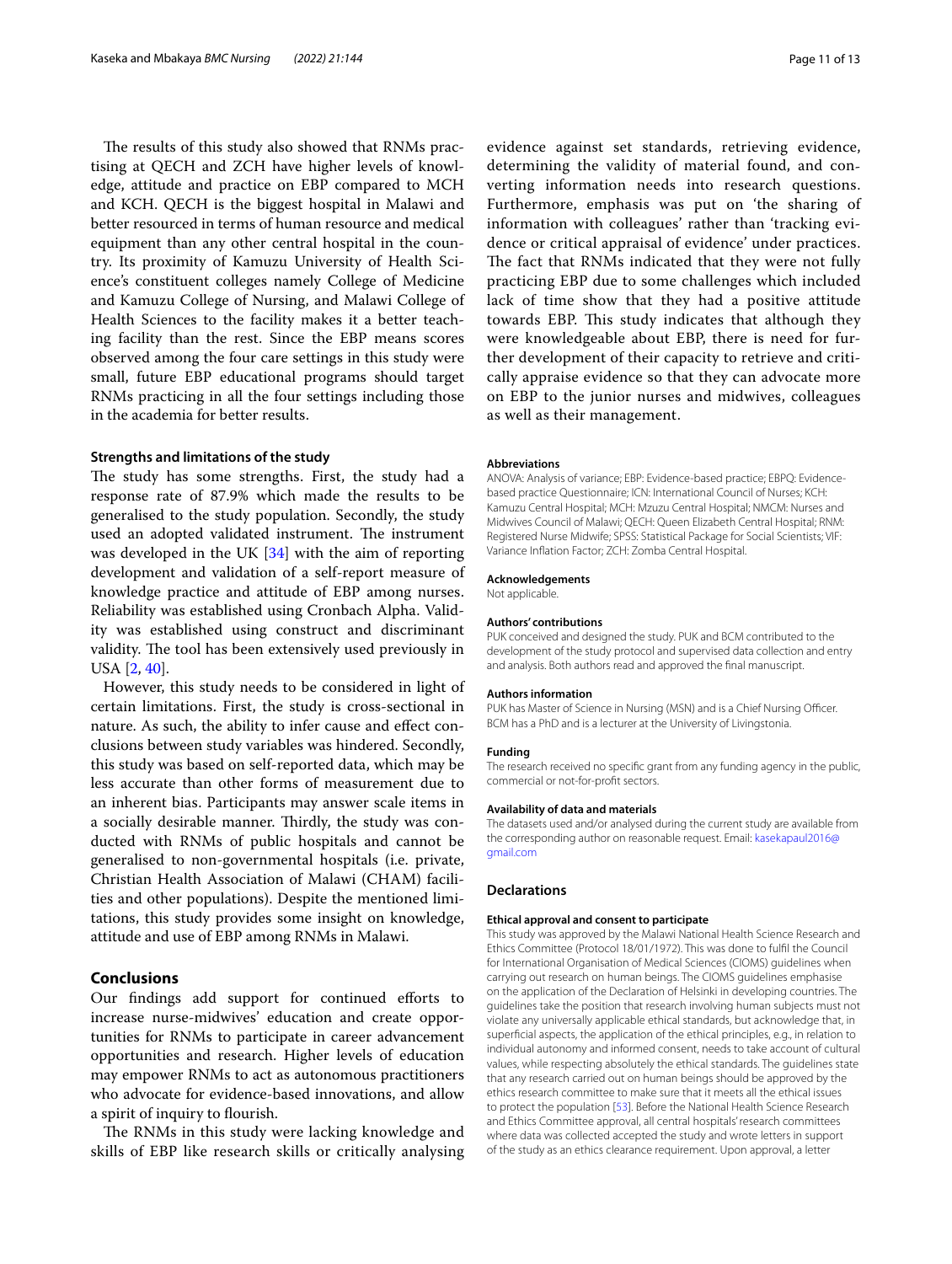of introduction was submitted to authorities of the central hospitals. The Deputy Hospital Director (Nursing) or Chief Nursing Officer (Administration) was requested to provide the names of all RNMs practising at the facility on permanent basis. The names were randomly selected. The research assistants together with the RNM manager in the particular department or unit verifed that each of the selected RNM in the department or unit was a permanent member of staf. The research assistant then met the respondents and issued an information letter outlining the purpose of the study, the rights of the RNM to decide whether to participate and the anonymity of the responses. Participants were informed that they could withdraw from participating in the study at any point before data analysis without fear of any penalty. A consent form was issued for the respondents to sign expressing their willingness to participate in the study. Only those participants that signed the consent form were provided with the questionnaire. The questionnaires were put in envelopes and handed out to the respondents. Consenting participants then completed the questionnaires and research assistants collected all questionnaires once completed.

#### **Consent for publication**

Not applicable.

#### **Competing interests**

The authors declare that they have no competing interest.

#### **Author details**

<sup>1</sup> Paediatric Department, Mzuzu Central Hospital, Private Bag 209, Mzuzu, Malawi.<sup>2</sup> Faculty of Applied Sciences, Department of Public Health, University of Livingstonia, Mzuzu, Malawi. <sup>3</sup> Faculty of Health Sciences, Mzuzu University, Mzuzu, Malawi.

# Received: 19 March 2021 Accepted: 18 May 2022<br>Published online: 06 June 2022

#### **References**

- <span id="page-11-0"></span>1. Malik G, McKenna L, Plummer V. Perceived knowledge, skills, attitude and contextual factors afecting evidence-based practice among nurse educators, clinical coaches and nurse specialists. Int J Nurs Pract. 2015;21(Suppl.2):46–57.
- <span id="page-11-1"></span>2. Brown CE, Wickline MA, Ecoff L, Glaser D. Nursing practice, knowledge, attitudes and perceived barriers to evidence-based practice at an academic medical center. J Adv Nurs. 2008;65(2):371–81.
- <span id="page-11-2"></span>3. Aburuz ME, Hayeah HA, Al-dweik G, Al-akash HY. Knowledge, attitudes, and practice about evidence-based practice: a Jordanian study. Health Sci J. 2017;11(2):489.
- <span id="page-11-3"></span>4. Sackett D, Rosenberg W, Gray J, Haynes R, Richardson W. Evidence based medicine: what it is and what it isn't. It's about integrating individual clinical expertise and the best external evidence. BMJ. 1996;312:71–2.
- <span id="page-11-4"></span>5. Adib-Hajbaghery M. Evidence-based practice: Iranian nurses' perceptions. Worldviews Evid-Based Nurs. 2009;2(6):93–101.
- <span id="page-11-5"></span>6. International Council of Nurses. The ICN Code of Ethics for Nurses. Geveva; 2012. Retrieved 10th March 2019 from [https://www.icn.ch/sites/](https://www.icn.ch/sites/default/files/inline-files/2012_ICN_Codeofethicsfornurses_%20eng.pdf) [default/fles/inline-fles/2012\\_ICN\\_Codeofethicsfornurses\\_%20eng.pdf](https://www.icn.ch/sites/default/files/inline-files/2012_ICN_Codeofethicsfornurses_%20eng.pdf).
- <span id="page-11-6"></span>7. Melnyk BM, Gallagher-Ford L, Long LE, Fineout-Overholt E. The establishment of evidence-based practice competencies for practicing registered nurses and advanced practice nurses in real-world clinical settings: profciencies to improve healthcare quality, reliability, patient outcomes, and costs. Worldviews Evid-Based Nurs. 2014;11(1):5–15.
- 8. Kim SC, Ecoff RNL, Brown NCE, Gallo CNSA, Stichler RJF. Benefits of a regional evidence-based practice fellowship program: a test of the ARCC model. Worldviews Evid-Based Nurs. 2017;14(2):90–8.
- <span id="page-11-7"></span>9. Hansen BS, Severinsson E. Dissemination of research-based knowledge in an intensive care unit-a qualitative study. Intensive Crit Care Nurs. 2009;25:147–54.
- <span id="page-11-8"></span>10. Newhouse RP. Evidence and the executive examining the support for evidence-based nursing practice. JONA. 2006;36(7):337–40.
- <span id="page-11-9"></span>11. Sánchez-García I, Molina MPU, López-Medina IM, Pancorbo-Hidalgo PL. Nurse education in practice knowledge, skills and attitudes related to evidence-based practice among undergraduate nursing students: a survey at three universities in Colombia, Chile and Spain. Nurse Educ

Pract. 2019;39:117–23. Available from: [https://doi.org/10.1016/j.nepr.2019.](https://doi.org/10.1016/j.nepr.2019.08.009) [08.009](https://doi.org/10.1016/j.nepr.2019.08.009).

- 12. Harvey G, Giford W, Cummings G, Kelly J, Kislov R, Kitson A, et al. Mobilising evidence to improve nursing practice : a qualitative study of leadership roles and processes in four countries. Int J Nurs Stud. 2019;90:21–30. Available from: <https://doi.org/10.1016/j.ijnurstu.2018.09.017>.
- 13. Higgins A, Downes C, Varley J, Doherty CP, Begley C, Elliott N. Evidencebased practice among epilepsy specialist nurses in the Republic of Ireland: fndings from the SENsE study. J Nurs Manag. 2019;27:840–7.
- <span id="page-11-10"></span>14. Upton P, Scurlock-evans L, Williamson K, Rouse J, Upton D. The evidencebased practice profiles of academic and clinical staff involved in preregistration nursing students' education: a cross sectional survey of US and UK staff. Nurse Educ Today. 2015;35(1):80-5. Available from: [https://](https://doi.org/10.1016/j.nedt.2014.06.006) [doi.org/10.1016/j.nedt.2014.06.006](https://doi.org/10.1016/j.nedt.2014.06.006).
- <span id="page-11-11"></span>15. Hadgu G, Almaz S, Tsehay S. Assessment of nurses' perceptions and barriers on evidence based practice in Tikur Anbessa specialized hospital Addis Ababa Ethiopia. Am J Nurs Sci. 2015;4(3):73–83.
- <span id="page-11-19"></span>16. Abdulwadud O, Nyareza S, Mthoniswa JP. Knowledge of Cochrane, evidence-based medicine and the Cochrane library at defence force medical services: a baseline cross-sectional survey among military health personnel in Zambia. Med J Zambia. 2019;46(1):1–9.
- <span id="page-11-25"></span>17. Atakro CA, Atakro A, Akuoko CP, Aboagye JS, Blay AA, Addo SB, et al. Knowledge , attitudes , practices and perceived barriers of evidencebased practice among Registered Nurses in a Ghanaian Teaching Hospital. Int J Africa Nurs Sci. 2020;12:100204.
- <span id="page-11-12"></span>18. Barako TD, Chege M, Wakasiaka S, Omondi L. Factors infuencing application of evidence-based practice among nurses. Afr J Midwifery Womens Health. 2012;6(2):71–7.
- <span id="page-11-13"></span>19. Mclnerney PA. Evidence-based nursing and midwifery: the state of the science in South Africa. Worldviews Evid-Based Nurs. 2004;1(Fourth Quarter):207–8.
- <span id="page-11-14"></span>20. Oxman AD, Lavis JN, Lewin S, Fretheim A. SUPPORT tools for evidenceinformed health policymaking (STP) 1: what is evidence-informed policymaking? Health Res Policy Syst. 2009;7(Suppl. 1):S1.
- <span id="page-11-15"></span>21. World Health Organization 2017. Facilitating evidence-based practice in nursing and midwifery in the WHO European Region. 2017. Available from: [http://www.euro.who.int/\\_data/assets/pdf\\_fle/0017/348020/](http://www.euro.who.int/_data/assets/pdf_file/0017/348020/WH06_EBP_report_complete.pdf) [WH06\\_EBP\\_report\\_complete.pdf.](http://www.euro.who.int/_data/assets/pdf_file/0017/348020/WH06_EBP_report_complete.pdf) Accessed 20 Apr 2021.
- <span id="page-11-16"></span>22. Vortherms J, Spoden B, Wilcken J. From evidence to practice: developing an outpatient acuity-based staffing model. Clin J Oncol Nurs. 2015;19(3):332–7.
- <span id="page-11-17"></span>23. Muhumuza C, Gomersall JS, Fredrick ME, Atuyambe L, Okiira C, Mukose A, et al. Health care worker hand hygiene in the pediatric special care unit at Mulago National Referral Hospital in Uganda: a best practice implementation project. Int J Evid Based Healthc. 2015;13:19–27.
- <span id="page-11-18"></span>24. Lizarondo L, Lockwood C, McArthur A. Barriers and facilitators to implementing evidence in African health care: a content analysis with implications for action. Worldviews Evid-Based Nurs. 2019;16(2):131–41.
- <span id="page-11-20"></span>25. Stokke K, Olsen NR, Espehaug B, Nortvedt MW. Evidence based practice beliefs and implementation among nurses: a cross-sectional study. BMC Nurs. 2014;13(1):1–10. Available from: [http://www.biomedcentral.com/](http://www.biomedcentral.com/1472-6955/13/8) [1472-6955/13/8](http://www.biomedcentral.com/1472-6955/13/8).
- 26. Forland F, Rohwer AC, Klatser P, Boer K, Mayanja-kizza H. Strengthening evidence-based healthcare in Africa. Evid Based Med. 2013;18(6):2012–4.
- 27. Kajermo KN, Boström A, Thompson DS, Hutchinson AM, Estabrooks CA, Wallin L. The BARRIERS scale-- the barriers to research utilization scale: a systematic review. Implement Sci. 2010;5(32):1–22.
- <span id="page-11-22"></span>28. Lai NM, Teng CL, Lee ML. The place and barriers of evidence based practice: knowledge and perceptions of medical, nursing and allied health practitioners in Malaysia. BMC Res Notes. 2010;3:279.
- <span id="page-11-21"></span>29. Melnyk BM, Gallagher-Ford L, Thomas BK, Troseth M, Wyngarden K, Szalacha L. A study of chief nurse executives indicates low prioritization of evidence-based practice and shortcomings in hospital performance metrics across the United States. Worldviews Evid-Based Nurs. 2016;13(1):6–14.
- <span id="page-11-23"></span>30. Ammouri AA, Raddaha AA, Dsouza P, Geethakrishnan R, Noronha JA, Obeidat AA, et al. Evidence-based practice knowledge, attitudes, practice and perceived barriers among nurses in Oman. SQU Med J. 2014;14(4):537–45.
- <span id="page-11-24"></span>31. Melynk BM, Fineout-overholt E, Stillwell SB, Wiliamson KM. The seven steps of evidence-based practice. Am J Nurs. 2010;110(1):51–3.